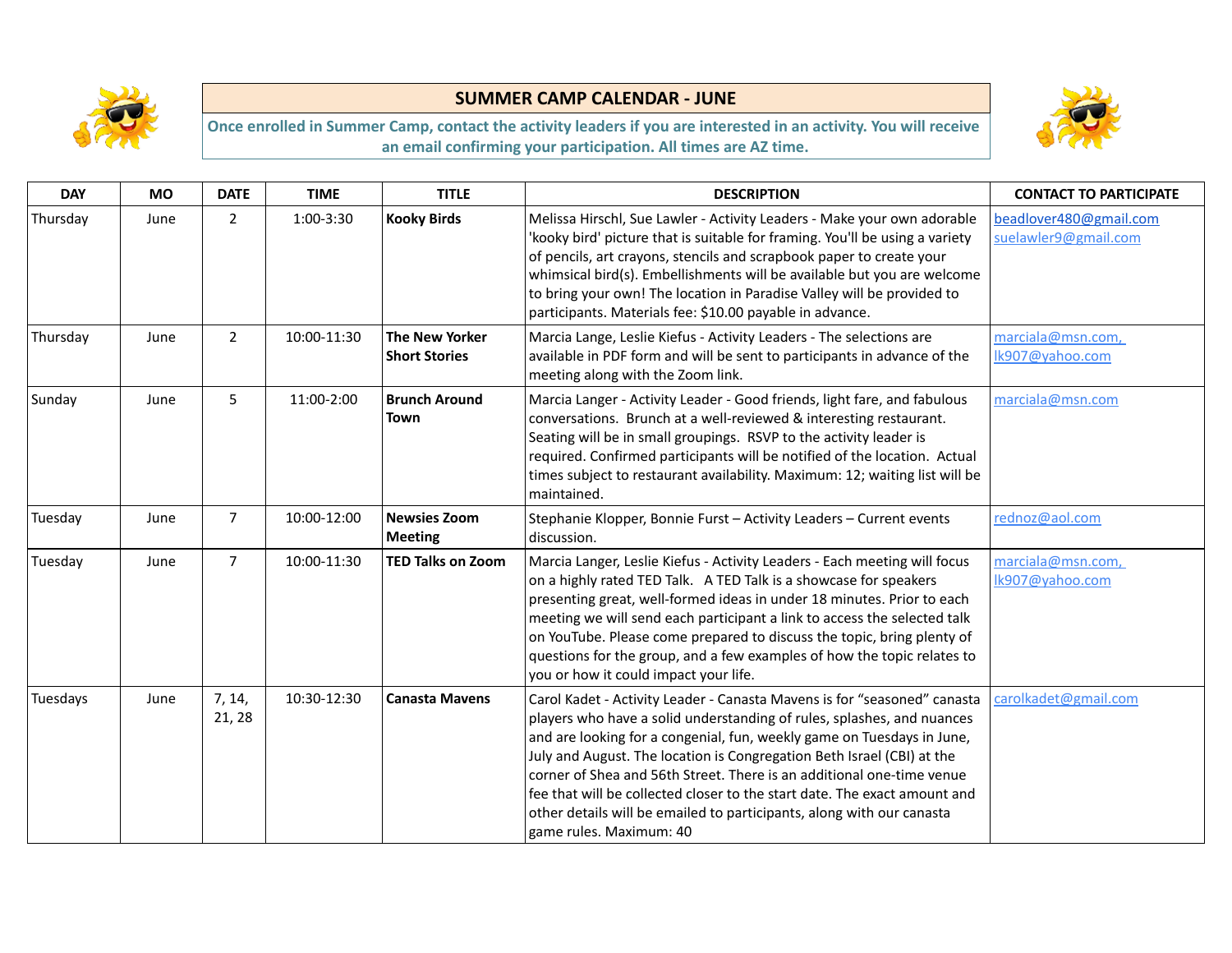



| <b>DAY</b> | <b>MO</b> | <b>DATE</b>      | <b>TIME</b>  | <b>TITLE</b>                                                        | <b>DESCRIPTION</b>                                                                                                                                                                                                                                                                                                                                                                                                                                                          | <b>CONTACT TO PARTICIPATE</b>                   |
|------------|-----------|------------------|--------------|---------------------------------------------------------------------|-----------------------------------------------------------------------------------------------------------------------------------------------------------------------------------------------------------------------------------------------------------------------------------------------------------------------------------------------------------------------------------------------------------------------------------------------------------------------------|-------------------------------------------------|
| Tuesdays   | June      | 7, 14,<br>21, 28 | 1:00-3:00    | <b>Canasta Lessons for</b><br><b>Beginners</b>                      | Susan Gange - Activity Leader - Ready to learn something new? Make<br>new friends? Join us and learn basic rules and strategy. Activity will be<br>held in a North Scottsdale location. Maximum: 8                                                                                                                                                                                                                                                                          | susangange1@hotmail.com                         |
| Tuesday    | June      | $\overline{7}$   | 1:00-3:30    | <b>Fused Glass Class</b>                                            | Linda Ullman, Hannah Meyerson - Activity Leaders - Make your piece of<br>art (plate, coasters, hanging picture, etc.). A wonderful opportunity to<br>produce a beautiful piece for your home or a gift. Location: Art for Fun,<br>3508 N 7th Street, Suite 115, Phoenix. Cost: \$45 for the lesson plus<br>extra material fees, depending on the project you choose to make.<br>Maximum: 10                                                                                 | linda@lindaullman.com,<br>hannahm1016@gmail.com |
| Wednesday  | June      | 8                | $1:00-2:30$  | <b>Just Let Me Hear</b><br>Some of That Rock &<br><b>Roll Music</b> | Ronee Siegel - Activity Leader, Presenter: Bill Weiss - In this talk, we'll<br>discuss the origins and evolution of rock 'n roll, from gospel and blues,<br>through Doo Wop and the tuneful Fifties, and to the Sixties era of<br>psychedelics, supergroups and general pop lunacy. We'll also look at<br>the impact of demographics, politics and technology, and at the ever-<br>changing structure of the music industry. The Zoom link will be sent to<br>participants. | ronees@aol.com                                  |
| Friday     | June      | 10               | 10:00-12:00  | <b>Second Friday Film</b><br>Group                                  | Stephanie Klopper, Bonnie Furst, Roni Nassberg - Activity Leaders -<br>Watch a movie on Netflix/Amazon/possibly others TBD and discuss via<br>Zoom.                                                                                                                                                                                                                                                                                                                         | rednoz@aol.com                                  |
| Monday     | June      | 13               | 10:00-12-00  | <b>Packing Lite</b>                                                 | Ruth Lerner - Activity Leader - Join Ruth for a demonstration on how to<br>pack for a long trip using a carry-on suitcase. The location details will be<br>sent to participants in advance. Maximum: 15                                                                                                                                                                                                                                                                     | ruth.bncphx@gmail.com                           |
| Tuesday    | June      | 14               | 10:00-12:00  | <b>Tuesday Morning</b><br><b>Movie Group</b>                        | Sheila Landau, Harriet Schwartz - Activity Leaders - Sheila and Harriet<br>will select a thought-provoking Netflix or Amazon Prime movie for you<br>to watch and will lead a discussion via Zoom. This is a continuing group<br>which has proven to encourage lively discussions and some<br>enlightenment for the participants.                                                                                                                                            | harriet0715@gmail.com                           |
| Wednesday  | June      | 15               | 5:30 or 6:00 | <b>Gourmet Dining</b>                                               | Marcia Langer - Activity Leader - Dining at its finest around town at a<br>well-reviewed & interesting restaurant. Seating will be in small<br>groupings. RSVP to the activity leader is required. Confirmed attendees<br>will be notified of the location. Actual times subject to restaurant<br>availability. Maximum: 12; waiting list will be maintained.                                                                                                               | marciala@msn.com                                |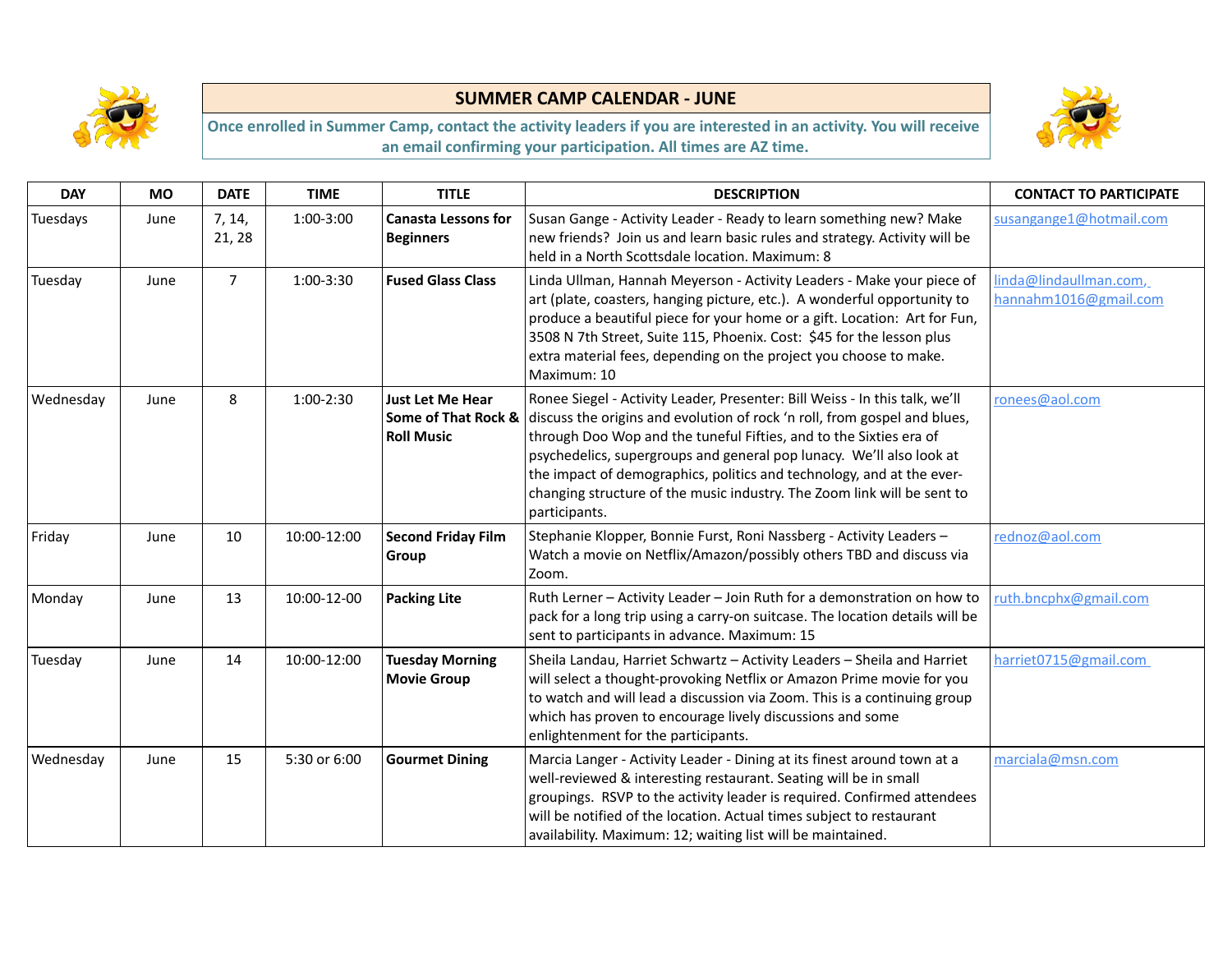



| <b>DAY</b> | <b>MO</b> | <b>DATE</b> | <b>TIME</b> | <b>TITLE</b>                                               | <b>DESCRIPTION</b>                                                                                                                                                                                                                                                                                                                                                                                                                                                                                                                                                                                                                                                                                                                                              | <b>CONTACT TO PARTICIPATE</b>              |
|------------|-----------|-------------|-------------|------------------------------------------------------------|-----------------------------------------------------------------------------------------------------------------------------------------------------------------------------------------------------------------------------------------------------------------------------------------------------------------------------------------------------------------------------------------------------------------------------------------------------------------------------------------------------------------------------------------------------------------------------------------------------------------------------------------------------------------------------------------------------------------------------------------------------------------|--------------------------------------------|
| Thursday   | June      | 16          | 10:00-12:00 | Intermediate<br><b>Recreational Bridge</b>                 | Nan Waldman - Activity Leader - Are you an intermediate bridge player<br>searching for a friendly game among fellow Brandeis members? If so,<br>this group is for you. We will play using the Trickster app. Games will<br>have facilitated coordination by the activity leader, an experienced on-<br>line player. Minimum: 4. Maximum: 16                                                                                                                                                                                                                                                                                                                                                                                                                     | nanlarry46@gmail.com                       |
| Thursday   | June      | 16          | 12:30-2:00  | Aging Is Not For<br>Sissies!                               | Sheila Landau, Joan Davis - Activity Leaders - We will meet at a local<br>restaurant for an open discussion on the challenges of aging - Let's share<br>experiences. The location details will be sent to participants in advance.                                                                                                                                                                                                                                                                                                                                                                                                                                                                                                                              | davis6j@gmail.com                          |
| Thursday   | June      | 16          | 3:00-4:30   | <b>Foreign Film</b><br><b>Zoomies</b>                      | Joyce Steinberg, Ileen Herberg - Activity Leaders - Join us as we explore<br>the world of foreign films. A foreign film (most likely subtitled) will be<br>chosen for you to view on Netflix. We will provide the name of each film<br>in advance, so you can plan ahead. We will meet online for lively<br>discussions using Zoom. Participants will be emailed the Zoom invitation<br>when they register.                                                                                                                                                                                                                                                                                                                                                     | iherberg@aol.com,<br>joyces12003@gmail.com |
| Monday     | June      | 20          | 10:00-11:30 | A Virtual Tour of the<br><b>Desert Botanical</b><br>Garden | Sandy Golden - Activity Leader - How do plants survive in the desert?<br>Take a virtual tour of the popular Desert Botanical Garden in Phoenix<br>and view the beauty of the plants and learn how they adapt and thrive.                                                                                                                                                                                                                                                                                                                                                                                                                                                                                                                                        | sandylarrygolden@gmail.com                 |
| Monday     | June      | 20          | 10:00-11:30 | Introduction to<br><b>Loom Knitting</b>                    | Joyce Steinberg - Activity Leader - We will meet twice in-person during<br>the summer for a one-hour session each time. In the first session you<br>will learn how to begin a knitted hat using the basic knit stitch and how<br>to add a brim. In the second session you will learn a cast-off technique<br>to remove it from the loom and finish the hat with a pom pom. If, after<br>these introductory sessions, you find this craft interesting and fun, you<br>can register for the Intermediate Loom Knitting study group offered in<br>the fall. You will need a 36-peg circle loom, available online or at<br>Michael's, and a skein of #5 yarn. This summer camp is limited to 8<br>people. Please do not sign up if you cannot attend both sessions. | joyces12003@gmail.com                      |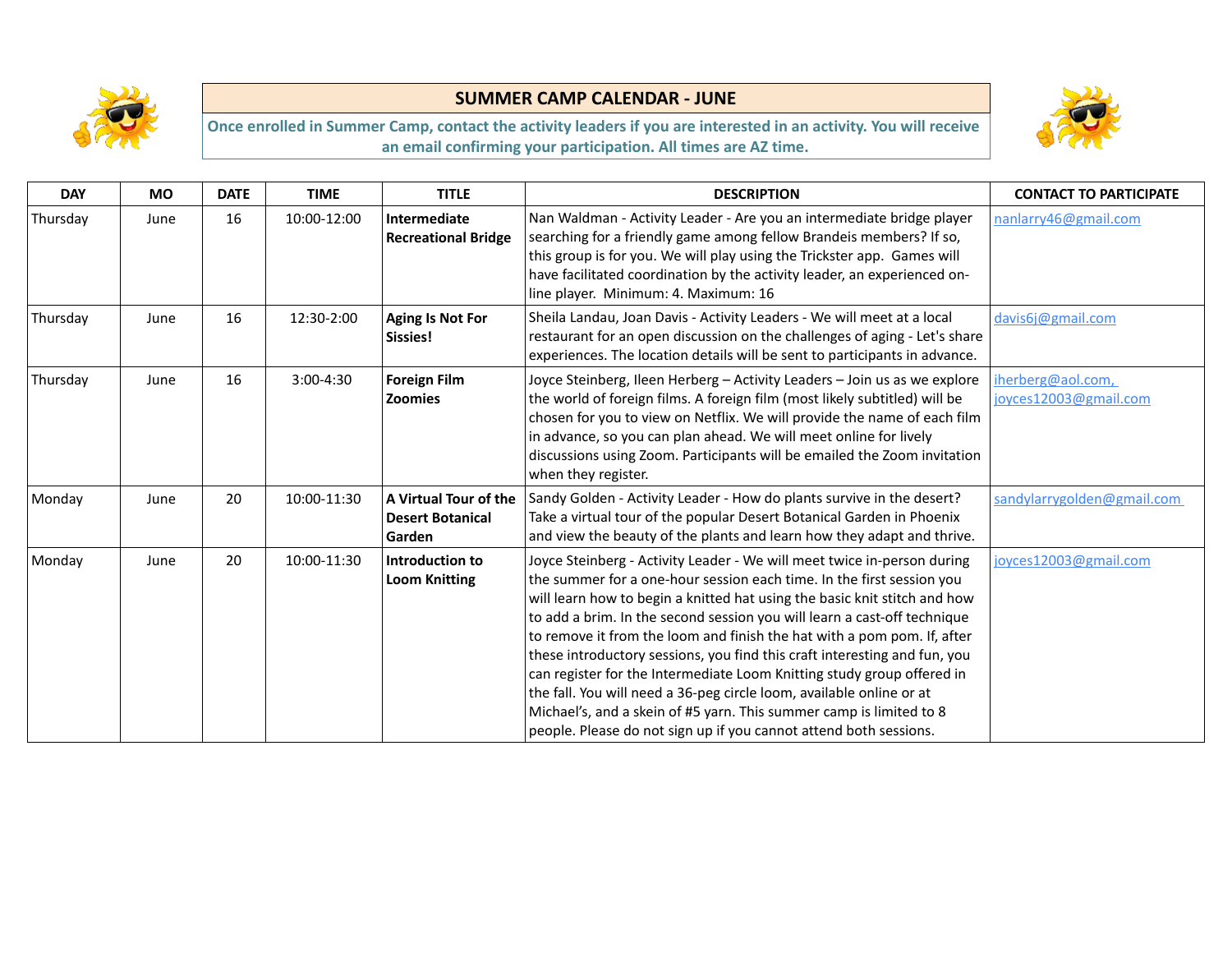



| <b>DAY</b> | <b>MO</b> | <b>DATE</b> | <b>TIME</b> | <b>TITLE</b>                                    | <b>DESCRIPTION</b>                                                                                                                                                                                                                                                                                                                                                                                                                                                                                                             | <b>CONTACT TO PARTICIPATE</b> |
|------------|-----------|-------------|-------------|-------------------------------------------------|--------------------------------------------------------------------------------------------------------------------------------------------------------------------------------------------------------------------------------------------------------------------------------------------------------------------------------------------------------------------------------------------------------------------------------------------------------------------------------------------------------------------------------|-------------------------------|
| Tuesday    | June      | 21          | 10:00-12:00 | <b>Summer Mosaic Art</b><br><b>Class</b>        | Debbie Gordon - Activity Leader - Come create a mosaic masterpiece!<br>Each participant will receive a 'blank tile' canvas and will have the<br>opportunity to design a picture, make a trivet, or garden plate. All<br>materials will be provided as well as instructions on how to design, glue,<br>and grout your piece. Class will take place indoors while being safely<br>distanced from each other. Come join me for a fun and creative class!<br>Class is limited to 10 participants and there is a \$15 material fee. | mrsg395@gmail.com             |
| Tuesday    | June      | 21          | 11:45-1:30  | <b>Lunch Around Town</b>                        | Marcia Langer - Activity Leader - Do you value good food, great friends,<br>and everything in between? Join us at a well-reviewed & interesting<br>restaurant in Scottsdale or Phoenix. Seating will be in small groupings.<br>RSVP to the activity leader is required. Confirmed attendees will be<br>notified of the location. Actual times subject to restaurant availability.<br>Maximum: 12; waiting list will be maintained.                                                                                             | marciala@msn.com              |
| Wednesday  | June      | 22          | 9:00-11:00  | <b>Family and</b><br><b>Children's Services</b> | Backpacks for Jewish   Ellen Kirschenbaum, Ruth Lerner - Activity Leaders - We will pack back<br>packs with school supplies at Ellen Kirschenbaum's garage. Donations<br>for supplies, either cash or school supplies, is greatly appreciated.<br>Maximum: 15                                                                                                                                                                                                                                                                  | ellenk102@gmail.com           |
| Thursday   | June      | 23          | 12:30       | Neighborhood<br><b>Haunts</b>                   | Sheila Landau, Harriet Schwartz - Activity Leaders - Foodies  are you<br>ready to experience some new and interesting neighborhood haunts?<br>Join us for lunch as we sample different locales, each offering up a<br>different flavor. Cash payment is preferred. This is a wonderful chance<br>to meet new people in a fun setting!                                                                                                                                                                                          | harriet0715@gmail.com         |
| Friday     | June      | 24          | 1:00-3:00   |                                                 | St. Mary's Food Bank   Ellen Kirschenbaum - Activity Leader - We will be volunteering to pack<br>food boxes at St. Mary's Food Bank. St. Mary's requires volunteers to<br>wear close-toed shoes and shirts with short or long sleeves. They are<br>located at 2831 N 31 Street. Anyone interested in carpooling can meet<br>Ellen at Fry's at Tatum and Shea at 12:15. Maximum: 10                                                                                                                                             | ellenk102@gmail.com           |